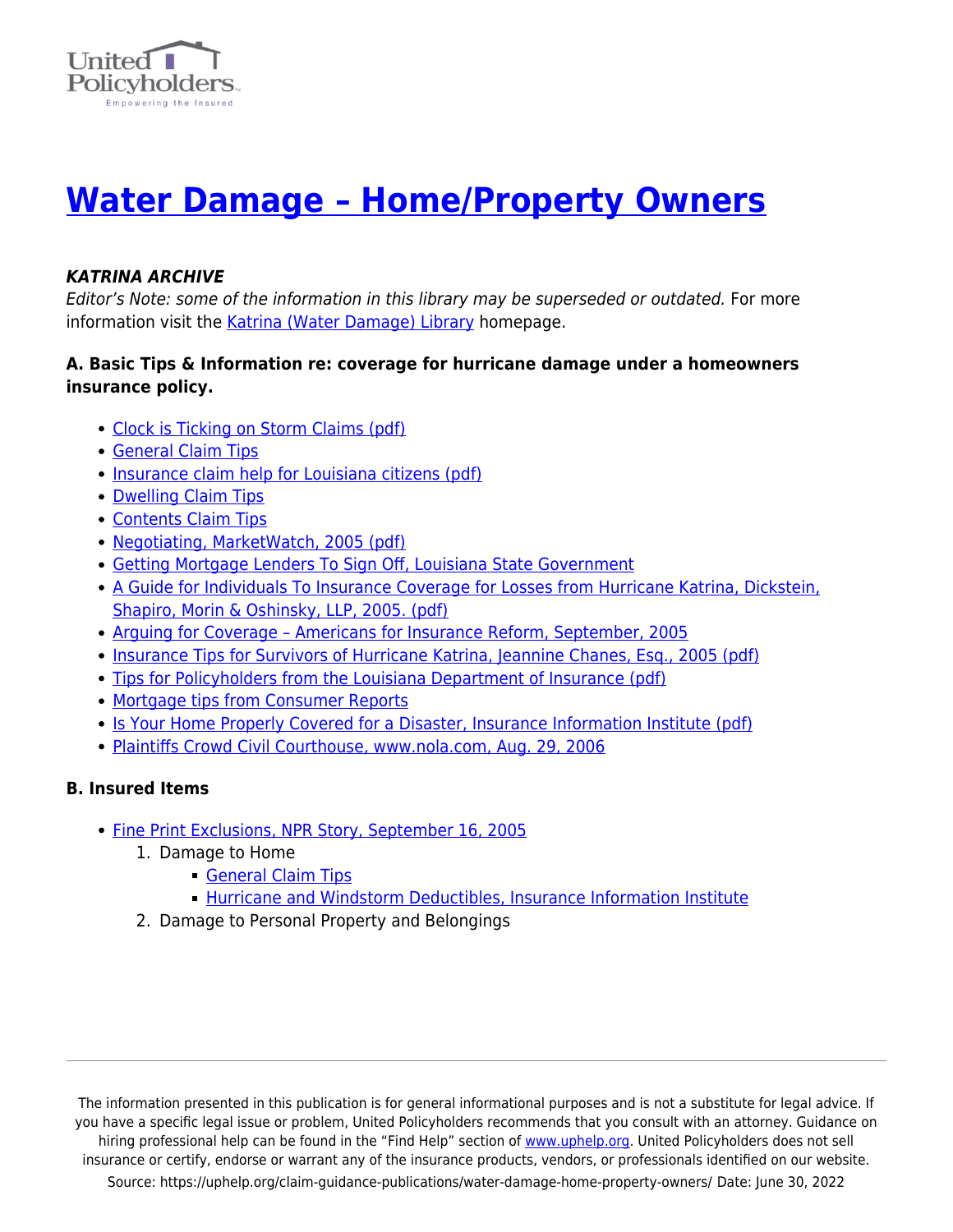

- **[Contents Claim Tips](https://uphelp.org/claim-guidance-publications/home-inventory-and-contents-claim-tips/)**
- [Inventory/Personal Property Claim Worksheets \(Excel doc\)](https://www.uphelp.org/sites/default/files/u4/UP%20Home%20Inventory-v2%203.29.12.xls)
- 3. Damage to "Other Structures" (Garages, Retaining Walls, Swimming Pools, etc.)
	- **[Dwelling Claim Tips](https://uphelp.org/claim-guidance-publications/insurance-recovery-tips-for-the-dwelling-part-of-your-claim/)**
- 4. Damage to Trees, Shrubs, Landscaping
	- [General Claim Tips](https://uphelp.org/claim-guidance-publications/general-claim-tips/)
- 5. Additional/Temporary Living Expenses
	- **[Dwelling Claim Tips](https://uphelp.org/claim-guidance-publications/insurance-recovery-tips-for-the-dwelling-part-of-your-claim/)**
- 6. Debris Removal/Clean Up
	- [General Claim Tips](https://uphelp.org/claim-guidance-publications/general-claim-tips/)

## **C. Types of Perils and Events**

- 1. Wind
	- [Louisiana Hurricane Impact Atlas 2005, Louisiana Geographic Information Center \(pdf\)](https://uphelp.org/wp-content/uploads/2020/10/LGISC-PUB-20051116-00_2005_HURRICANE_ATLAS.pdf)
	- [Was it Wind or Water, The New York Times, September 21, 2005 \(pdf\)](https://uphelp.org/wp-content/uploads/2020/10/WasItWindOrWater.pdf)
	- o [Different types of policies in the Gulf Region: Hurricane Season and Insurance Coverage,](https://www.uphelp.org/disaster/tip_katrina_home.html#season) [cms.nationalunderwriter.com](https://www.uphelp.org/disaster/tip_katrina_home.html#season)
	- o [Wind Versus Water: Why "Proximate Cause" Should Help Not Hurt \(pdf\)](https://uphelp.org/wp-content/uploads/2020/10/WindWater.pdf)
	- o [State Farm: We're Paying Wind Damage Claims, www.claimsguides.com, April 7, 2006](https://www.uphelp.org/disaster/katrina_articles/katrina_StateFarm.html)
	- [Miss. vs. State Farm re: Wind \(pdf\)](https://uphelp.org/wp-content/uploads/2020/10/MSvStateFarm.pdf)
- 2. Flood
	- [Flood Claim Rules, FEMA memo, May 7, 2004 \(pdf\)](https://www.uphelp.org/disaster/library/FEMAMemo040507FloodClaimRules.pdf)
	- [Special Katrina Flood Claim Rules, FEMA memo, September 21, 2005 \(pdf\)](http://bsa.nfipstat.com/wyobull/w-05054.pdf)
	- o [Waiver of the Proof of Loss Requirement in the Standard Flood Insurance Policy \(SFIP\) \(pdf\)](https://uphelp.org/wp-content/uploads/2020/10/FEMA-Form_086-0-09_proof-of-loss-1.pdf)
	- [What Should I Do If My Property Is Flooded? \(pdf\)](https://uphelp.org/wp-content/uploads/2020/10/WhatShouldIDoIfMyPropertyIsFlooded.pdf)
	- o [Standard Flood Insurance Policy, National Flood Insurance Program, FEMA \(pdf\)](https://uphelp.org/wp-content/uploads/2020/10/NationalFloodInsurancePolicy.pdf)
	- o [Flood Policy Bulletins, National Flood Insurance Program](http://bsa.nfipstat.com/wyobull/wyobull.htm)
	- [Recent Case re: NFIP /Leasehold Improvements: Leasehold Improvements Insurable under](https://www.uphelp.org/disaster/tip_katrina_business.html#Leasehold) [Building Coverage, cms.nationalunderwriter.com](https://www.uphelp.org/disaster/tip_katrina_business.html#Leasehold)
	- o [Waiver of the Proof of uirement in the Standard Flood Insurance Policy \(SFIP\), FEMA memo,](https://uphelp.org/wp-content/uploads/2020/10/FEMA-Form_086-0-09_proof-of-loss-1.pdf) [August 31, 2005 \(Loss Reqpdf\)](https://uphelp.org/wp-content/uploads/2020/10/FEMA-Form_086-0-09_proof-of-loss-1.pdf)
	- [Different types of policies in the Gulf Region: Hurricane Season and Insurance Coverage,](https://www.uphelp.org/disaster/tip_katrina_home.html#season)

The information presented in this publication is for general informational purposes and is not a substitute for legal advice. If you have a specific legal issue or problem, United Policyholders recommends that you consult with an attorney. Guidance on hiring professional help can be found in the "Find Help" section of [www.uphelp.org.](http://www.uphelp.org/) United Policyholders does not sell insurance or certify, endorse or warrant any of the insurance products, vendors, or professionals identified on our website. Source: https://uphelp.org/claim-guidance-publications/water-damage-home-property-owners/ Date: June 30, 2022